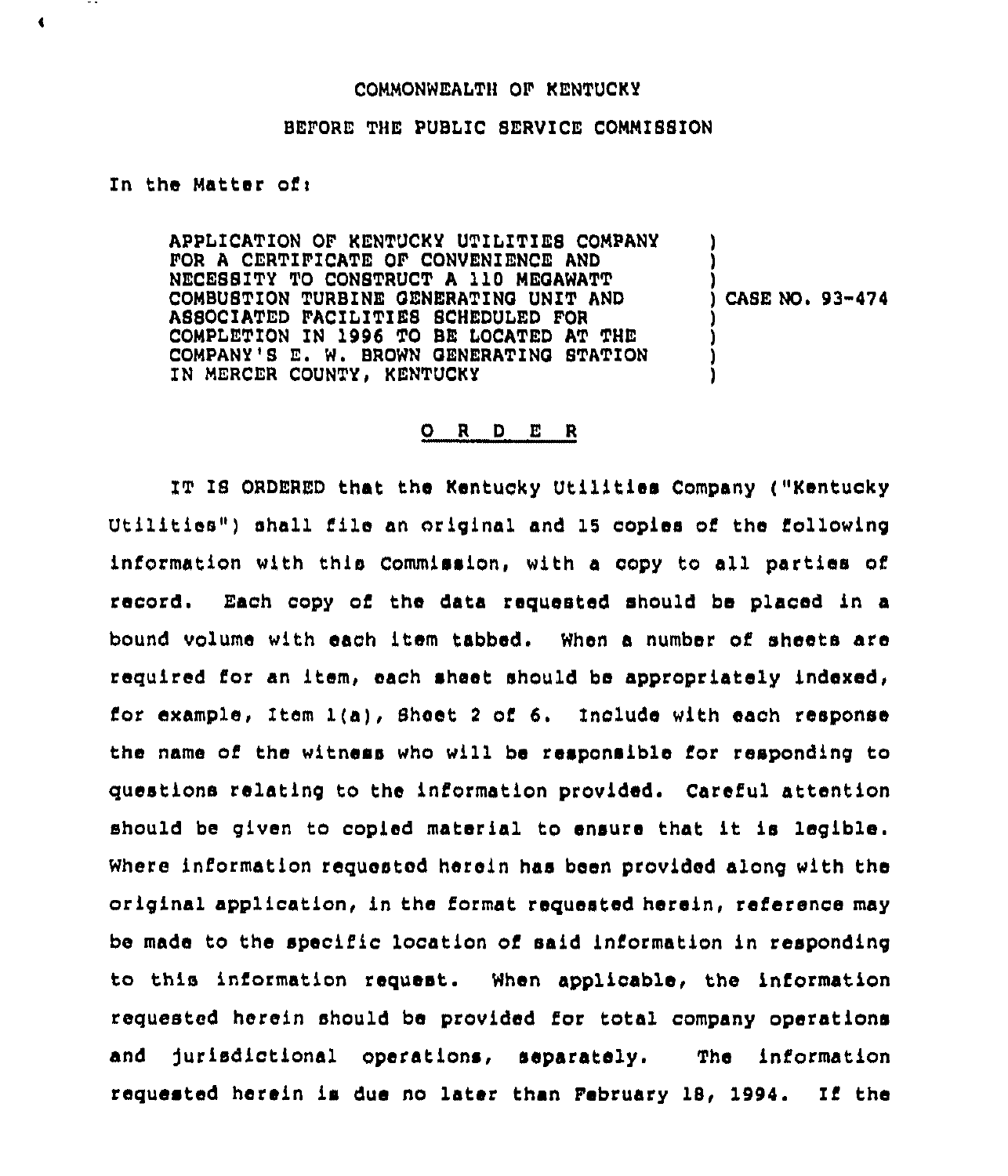information cannot bo provided by this date, you should submit a motion for an extension of time stating the reason a delay is necessary and include a date by which it will be furnished. Such motion will be considered by the Commission.

1. Kentucky Utilities refers to internal and external financing in Exhibit 5 of the application. What type of external financing is Kentucky Utilities proposing? Also, include in this explanation two separate listings of those external sources referred to as short term and those referred to as permanent.

2. Refer to Exhibit 5 of the application. Provide an explanation of how annual capital requirements of \$85,372 for 1998 was calculated,

3. Provide a copy of the completed analysis referred to on Page 8-87, Section 8,(5)(c) of the integrated Resource Plan.

4. For each utility listed in Hawley Exhibit 1 of the application, provide the following:

- a, Amount (MW) available each year.
- b, Annual demand charge in purchase year dollars.
- c. Energy charge by month in <sup>1994</sup> dollars.
- d. Annual energy escalation rate.
- e. Charge for 80, allowances, if any.
- i'. Power scheduling requirements.
- g. Transmission service charge.
- 5. Provide the followingi

t

a. A spreadsheet analysis of Kentucky Utilities' proposal to construct the combustion turbine which is similar to

2-